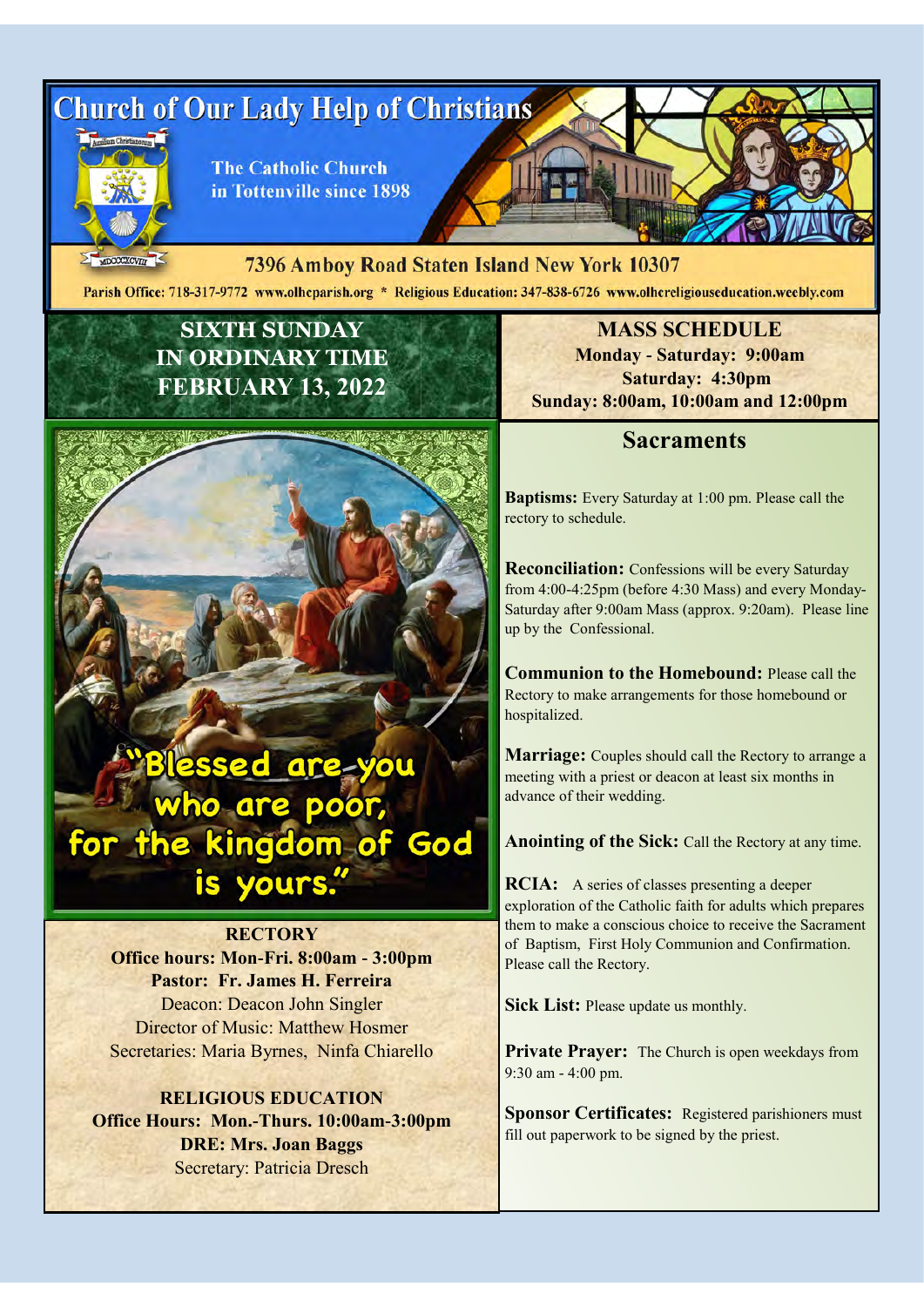# **SIXTH SUNDAY IN ORDINARY TIME FEBRUARY 13, 2022 PG. 2**

### **MEMORIAL OFFERING: WEEK OF FEB. 12, 2022**

 **Bread & Wine Sanctuary Lamp Altar Candles Altar Flowers**



 *Anniversary) Req. by Your Loving Husband & Family* 





 *Maria Mazzola The People of The People of The People of ( 1 Month our Parish our Parish our Parish*



**MASS INTENTIONS: beginning Saturday February 12, 2022** *Requested by:* 

*Saturday 2/12: 9:00am: Marino & Elisabetta Desantis Caterina Giampietro 4:30pm: Joseph & Bertha Piaskoski Betty Eisengrein*

#### **beginning Sunday, February 13, 2022**  *Requested by:*

*Sunday 2/13:*

*8:00am: The People of our Parish 10:00am: Gloria Mortillaro Your Loving Daughter Lisa & Family 12:00pm: Antoniette Scotto Your Loving Daughter* 

*Mon. 2/14: 9:00am: Giuseppa & Alfonso Verruso Your grandchildren, Fiorica,*

*6:00pm: Rosary to Our Lady of Fatima Tues. 2/15: 9:00am: John Esposito Your Loving Wife & Children Wed. 2/16: 9:00am: Thomas K. Dicks, Sr. Lloyd & Joan Baggs Thurs. 2/17: 9:00am: Laurie James Beers Bill & Rita Moog Friday 2/18: 9:00am: Sam Melisi James Clarke*

*Saturday 2/19: 9:00am: Domenico Amedure Giuseppa Mazzone & Family* 

 *& Olivio Families* 

*4:30pm: Edward Carute Mr. & Mrs. Joseph Gloria*

**WEEKLY SACRIFICIAL** 

**OFFERINGS 2/5/22-2/6/22: Total \$8,179.00 which includes parish pay**

 **PLEASE NOTE: IF YOU ARE NOT ATTENDING MASS, YOU CAN SUBMIT YOUR WEEKLY CONTRIBUTIONS BY CONNECTING TO WESHARE AT olhcparish.churchgiving.com or call 1-877-316-0260**

**OR YOU CAN DROP OFF YOUR ENVELOPES IN THE RECTORY MAILBOX.** 

**\_\_\_\_\_\_\_\_\_\_\_\_\_\_\_\_\_\_\_\_\_\_**

**Crossroad Collection Every 4th Sunday after all Masses**

**50/50 Club \$5.00 Donation You cant win it if you're not in it!**

**First Friday Mass at 9:00 am Adoration/Benediction AT 9:30am**

> **Recitation of the Rosary Daily after the 9am Mass**

**Rosary to Our Lady of Fatima The 13th of every month 6:00 pm** 

**St. Edward's Food Pantry 6581 Hyland Boulevard SI NY Coll.: 1st Weekend of the Month**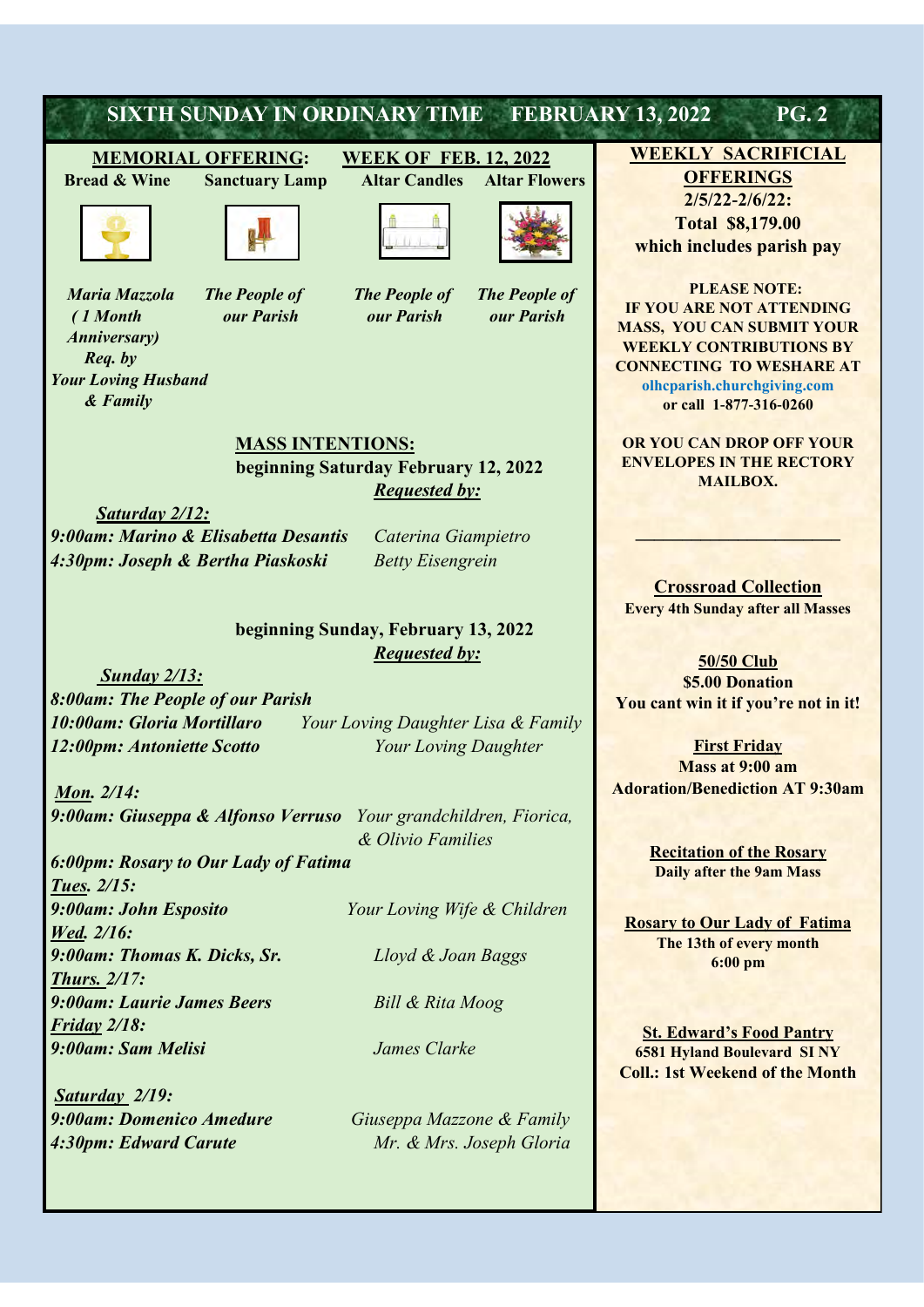## **SIXTH SUNDAY IN ORDINARY TIME FEBRUARY 13, 2022 PG. 3**



## *Prayer To Saint Valentine*

*Dear Saint and Glorious Martyr; teach us how to love unselfishly and to find great joy in giving.*



**Love is patient and kind, it doesn't envy or boast and it's never proud, Love is not rude or selfish, it doesn't get angry easily or keep track of wrongs.** 

> **Love doesn't delight in bad things but it rejoices in the truth.**

**Love always protects, trusts, hopes and perseveres. Love never fails.** 

**ST. PAUL TO THE CORINTHIANS**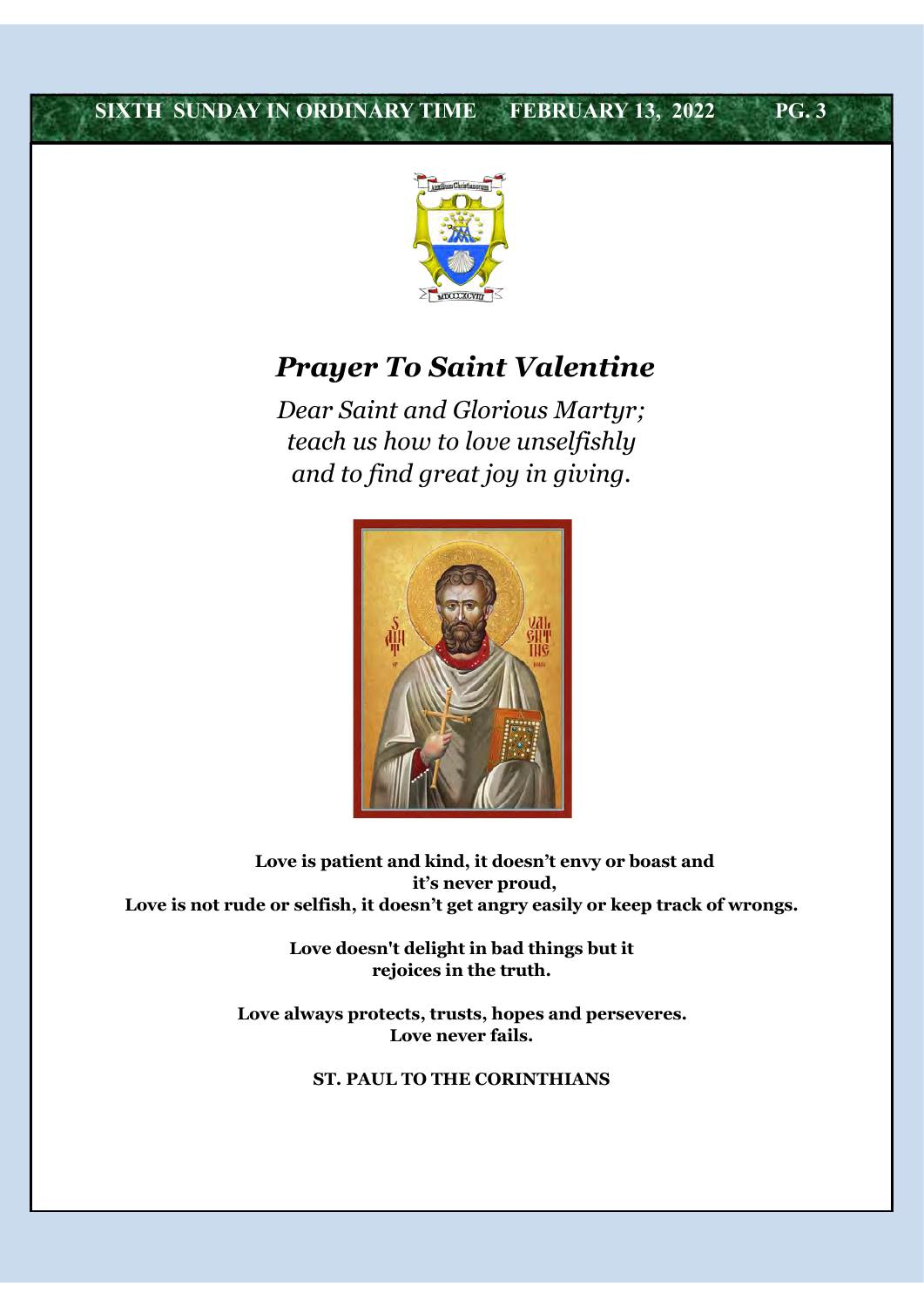| Our Lady Help of Christians<br>Let us pray for<br>welcomes all newly baptized<br>all the deceased of the Parish<br>to your new Parish Family.<br><b>PLEASE PRAY FOR</b><br>The<br><b>OUR SERVICE</b><br>LENDAR<br>2022<br><b>MEN AND WOMEN</b><br>and the 2022<br>Offering<br><b>ANDREW'S: ASWARD SC</b><br><b>STEVEN DENOBLE AFGHANISTAN.</b><br><b>Envelopes</b><br><b>PAUL ALBANESE ROMANIA</b><br>BRIAN P. FLEMING KUWAIT<br>DIANA ALBANESE WASH. STATE<br><b>MASON MORGANTE NC</b><br><b>DAVID BAGGS NY</b><br><b>CODY ROBSINSON</b> NC<br><b>THOMAS BROWN AFGHANISTAN</b><br><b>SHAWN ROBINSON</b> WA<br>bring some home to your neighbors.<br>MICHAEL DEDDO, III ALASKA<br><b>PLEASE PRAY</b><br>Raymond Perry, Jr.<br><b>Barbara Doty</b><br><b>FOR THE</b><br>Marie Dunigan<br>Robert<br><b>PEOPLE OF OUR</b><br>Robin Rodolfo<br>Dennis Emperor<br>a Thought for The Day<br><b>PARISH</b><br>Nicolette Falzone<br>Frances Rotunno<br>PLEASE LET THE<br>Maryann Fazio<br><b>Philip Russo</b><br><b>RECTORY KNOW IF</b><br><b>Skip Fiore</b><br><b>Edward Svennigsen</b><br>YOU WOULD LIKE TO<br>Ramona Fogelstrom<br>Jordan S.<br><b>REMOVE ANYONE</b><br>Nancy Flynn<br>Patricia Savino<br>FROM THIS SICK LIST.<br>Emilyrose Gagliardi<br>Stephanie<br><b>THANK YOU</b><br>Christopher Seiler<br>George<br>Gina<br><b>Stacey Strongarone</b><br>Laura Grzeskowiak<br>Gladys Tanecredi<br>Alexander<br>Kian Griffiths<br>Tara<br>Angelo Alberga<br>Debra Houshmondrad<br>Justin Too<br>Robert Alongi<br>Thomas Jacob<br>Carl Termine, Jr.<br>Anna Ambrosole<br>Jeremy<br>Aiden Truscelli<br>Jake Aspinall<br>Kathy<br><b>Annette VanTine</b><br>Aubrey<br><b>Robert Kilsby</b><br>Wayne<br>Connie B.<br>Thomas Kilgannon<br>Kathy Whitehurst<br>Roseann Brock<br>Nancy King<br>Joseph Yasso<br><b>Larry Bromm</b><br>Gianna Kovacs<br>Joseph Burzo<br>Rafael Laskowski<br><b>Stephen Cacase</b><br>Maria LaSorsa<br>Patricia Calabrese<br>Ginnie Ledwon<br><b>Theresa Cardinale</b><br>Flora Lucchese<br><b>Salvatore Cortes</b><br><b>Ralph Lucchese</b><br>Carmela<br>Joseph Liotine<br>Luca Carsen<br>Anthony Lodareo<br>Dennis Castelli<br>Scuoto Maisco<br>Mike Chadwick<br><b>Ed Malley</b><br><b>Stacey Cohen</b><br>Matthew<br>Sylvia Cohen<br>Maureen G.<br>Sharonlee D.<br>Ken McCall<br>Joseph D'Angelo<br>Joseph Mariconda<br>Daniel<br>Peter Marsh<br>Danny<br>Patty McNichol<br>Elvira DeLuzio<br>Vincent Merola |               | <b>SIXTH SUNDAY IN ORDINARY TIME</b> |  | <b>PG.4</b><br><b>FEBRUARY 13, 2022</b>                                                   |
|-----------------------------------------------------------------------------------------------------------------------------------------------------------------------------------------------------------------------------------------------------------------------------------------------------------------------------------------------------------------------------------------------------------------------------------------------------------------------------------------------------------------------------------------------------------------------------------------------------------------------------------------------------------------------------------------------------------------------------------------------------------------------------------------------------------------------------------------------------------------------------------------------------------------------------------------------------------------------------------------------------------------------------------------------------------------------------------------------------------------------------------------------------------------------------------------------------------------------------------------------------------------------------------------------------------------------------------------------------------------------------------------------------------------------------------------------------------------------------------------------------------------------------------------------------------------------------------------------------------------------------------------------------------------------------------------------------------------------------------------------------------------------------------------------------------------------------------------------------------------------------------------------------------------------------------------------------------------------------------------------------------------------------------------------------------------------------------------------------------------------------------------------------------------------------------------------------------------------------------------------------------------------------------------------------------------------------------------------------------------------------------------------------------------------------------------|---------------|--------------------------------------|--|-------------------------------------------------------------------------------------------|
|                                                                                                                                                                                                                                                                                                                                                                                                                                                                                                                                                                                                                                                                                                                                                                                                                                                                                                                                                                                                                                                                                                                                                                                                                                                                                                                                                                                                                                                                                                                                                                                                                                                                                                                                                                                                                                                                                                                                                                                                                                                                                                                                                                                                                                                                                                                                                                                                                                         |               |                                      |  |                                                                                           |
|                                                                                                                                                                                                                                                                                                                                                                                                                                                                                                                                                                                                                                                                                                                                                                                                                                                                                                                                                                                                                                                                                                                                                                                                                                                                                                                                                                                                                                                                                                                                                                                                                                                                                                                                                                                                                                                                                                                                                                                                                                                                                                                                                                                                                                                                                                                                                                                                                                         |               |                                      |  | are in the lobbies. Kindly take them and                                                  |
| Andrew DiLorenzo<br>Roberta Miro                                                                                                                                                                                                                                                                                                                                                                                                                                                                                                                                                                                                                                                                                                                                                                                                                                                                                                                                                                                                                                                                                                                                                                                                                                                                                                                                                                                                                                                                                                                                                                                                                                                                                                                                                                                                                                                                                                                                                                                                                                                                                                                                                                                                                                                                                                                                                                                                        | Ellen Derowki | Franco Migliorini                    |  | $\lq\lq$ Let us always meet each other with a<br>smile, for the smile is the beginning of |

Mother Theresa

Linda Palermo<br>SPC Sean Pesce

Joan Orena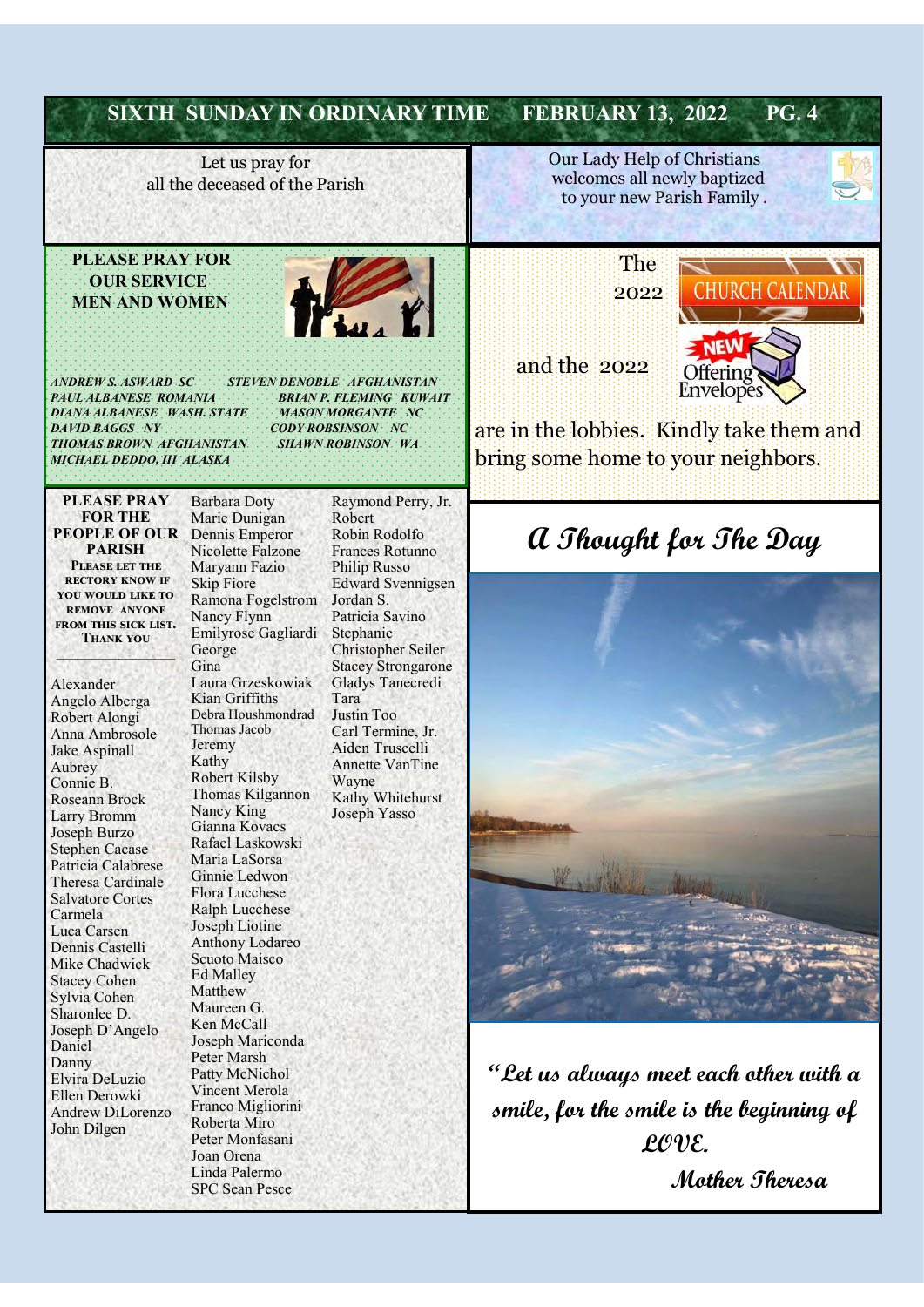### **SIXTH SUNDAY IN ORDINARY TIME FEBRUARY 13, 2022 PG. 5**

#### **RESPECT LIFE NEWS**

As Catholics, we are called to cherish, defend, and protect those who are most vulnerable, from the beginning of life to its end, and at every point in between. We are asked to reflect more deeply on the dignity of every human life.



The 40 Days for Life campaign will be starting for OLHC on Saturday, March 5th. Over 400 cities around the world will be participating. Consider one hour of your time each Saturday to pray with your fellow parishioners. It is a gift. BABIES ARE SAVED WITH OUR PRAYERS.

### **PARISH EVENTS**

**OUR BIGGEST FUNDRAISER SAVE THE DATE: FRIDAY JUNE 17TH**



**South Shore golf course luncheon to follow.**

#### **RELIGIOUS EDUCATION NEWS**

#### **Office Hours Week of February 14th**

**Monday, Tuesday and Thursday 10:00am to 3:00pm Wednesday 12:00pm to 3:00pm**

**Office Phone: 347-838-6726 Office Cell Phone: 718-227-2441 Email: joan.baggs@olhcparish.org**

#### **Announcements**

**There will be no 8th Grade Class on Monday, February 14th.**

**8th Grade Confessions: Tuesday, February 15th at 4:00PM All 8th Graders are required to go to confession.** 

**Confirmation**

**Wednesday, February 16th:**

**Mr. Pistilli and Mr. Meehan: A-K 5:00pm**

**Mrs. Esposito, Mrs. Jensen and Mr. Meehan: L-Z 7:00 PM**

**No Religious Ed. Classes on Wednesday, February 16th**

**\*\*\*\*\*\*\*\*\*\*\*\*\*\*\*\*\*\*\*\*\*\*\*\*\*\*\*\*\*\***

**Outstanding balances of Religious Ed. Fee are due.**

**As a reminder, please go over the Covid protocols before you send your child to Religious Education. Masks must be worn properly at all times.** 

*Wishing you all a safe and healthy week! May God bless you, Mrs. Joan Baggs, DRE*

**MUSIC DIRECTOR:** MATTHEW HOSMER



 For all music needs, please contact Mr. Hosmer at : *OLHCmusicdirector@gmail.com*